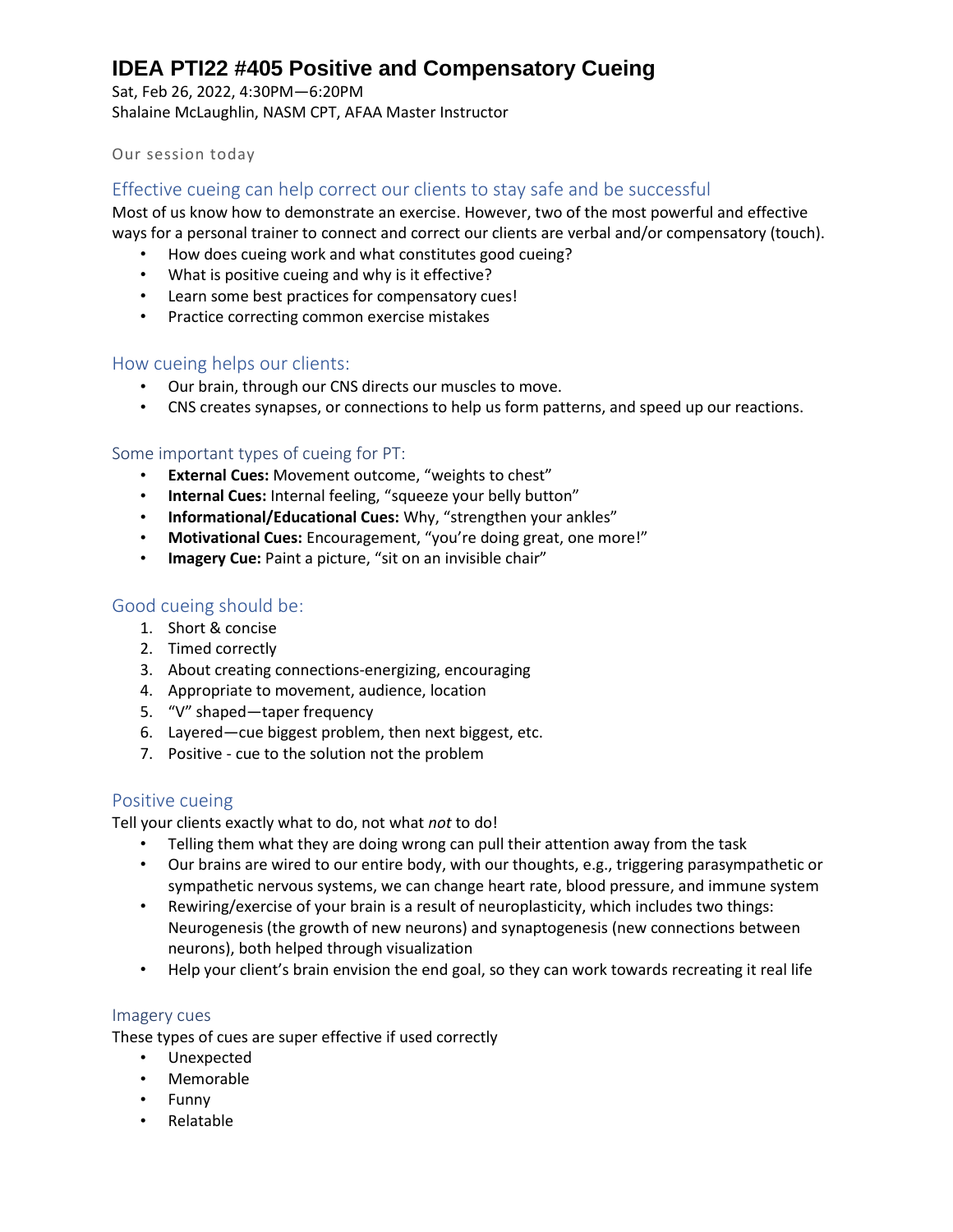# Compensatory (kinesthetic) cueing uses tactile correction

- Could be hands/touch or prop (e.g., stick, wall)
- Use with verbal cueing to give your client additional methods of success
- Ask permission and use your judgement, not all clients like to be touched
- Be confident & announce to avoid misunderstandings
- Can be inappropriate! Stay away from no-no squares
- Proprioceptive feedback helps your client develop correct movement patterns
- Many clients are touch deprived/starved<sup>1</sup>
- Positive cue-touch where you want them to focus, not what you don't want them to do

#### Ideas to cue based on muscles:

| <b>Common Tight Muscles:</b>                                                                                            | <b>Tighten/Flex Opposing Muscle (Usually):</b>                                                      |  |  |
|-------------------------------------------------------------------------------------------------------------------------|-----------------------------------------------------------------------------------------------------|--|--|
| Calf muscles<br>$1_{-}$<br><b>Bicep femoris</b><br>2.                                                                   | 1. Dorsiflex<br>2. (Dorsiflex & neutral hips)                                                       |  |  |
| 3.<br>Hip flexors<br>Pecs/Lats<br>4.                                                                                    | 3. Squeeze glutes<br>4. Squeeze shoulder blades                                                     |  |  |
| 5. SCM/Upper traps<br>Adductors<br>6.                                                                                   | 5. Squeeze shoulder blades<br>6. Push knees in line with toes                                       |  |  |
| <b>Common Weak Muscles</b>                                                                                              | <b>Tighten/Flex Weak Muscle!</b>                                                                    |  |  |
| 1. Glutes<br>2.<br>Mid & lower traps/Rhomboids<br>Intrinsic core stabilizers<br>$\mathbf{3}$<br>Anterior tibialis<br>4. | 1. Squeeze glutes<br>2. Squeeze shoulder blades<br>3. Brace or draw in belly button<br>4. Dorsiflex |  |  |
| <b>Common Impinged Muscles</b>                                                                                          | <b>Keep within ROM</b>                                                                              |  |  |
| <b>Rotator Cuff</b><br>$\mathbf{1}$ .                                                                                   | 1. Keep shoulders height<br>Keep palms/thumbs up                                                    |  |  |
| $\mathfrak{D}_{\mathfrak{p}}$<br>Wrist                                                                                  | Keep straight<br>2.                                                                                 |  |  |

<sup>1</sup> https://www.healthline.com/health/touch-starved#type-of-touch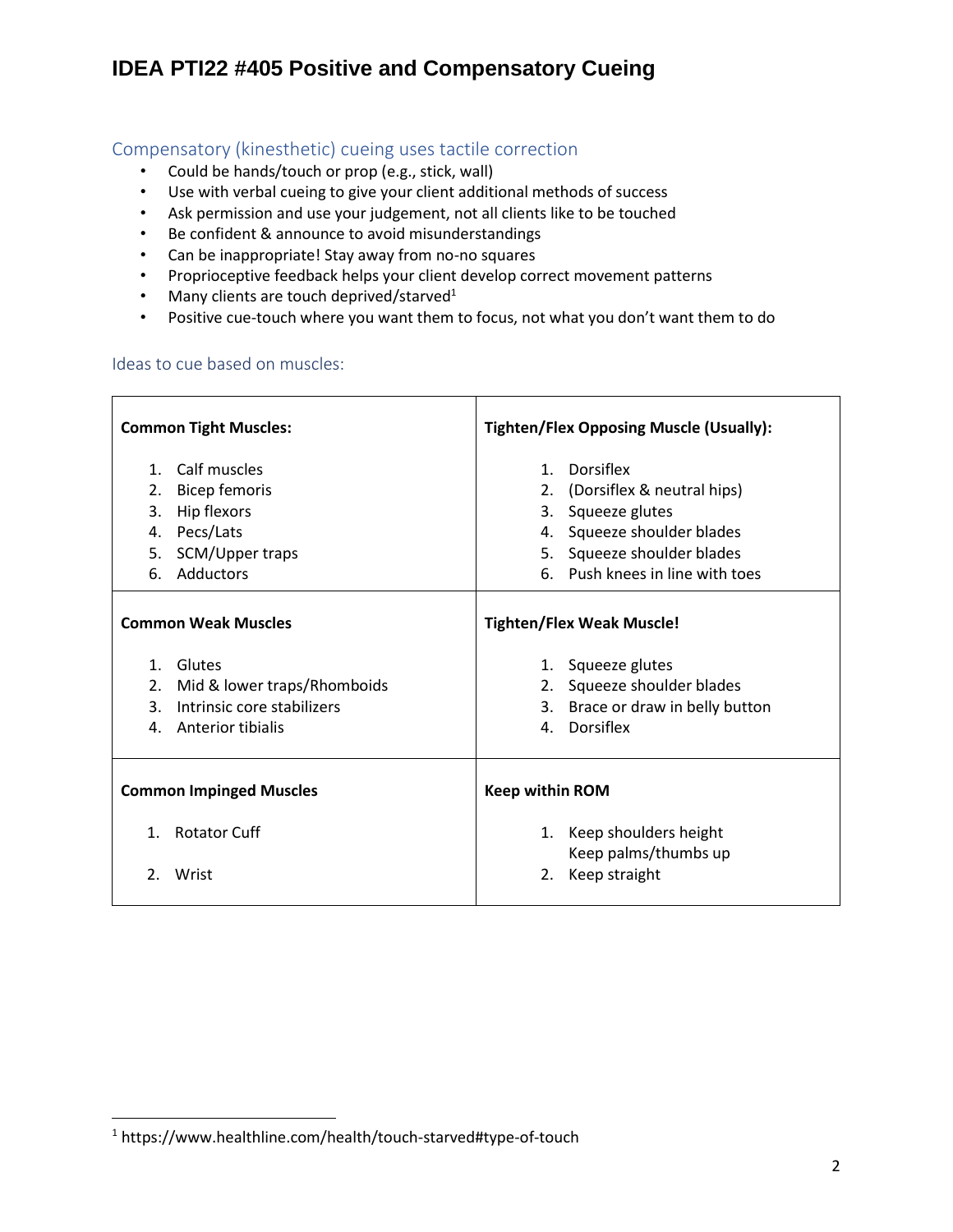# Practice positive & compensatory cueing

What you want them to do, what muscles to activate? Bonus points for creative imagery or funny cues!

| View     | Check<br>point | Movement<br>Correction    | Positive/Creative Cue                                                                                                                                                   | <b>Compensatory Cue</b>                                                                                                           |
|----------|----------------|---------------------------|-------------------------------------------------------------------------------------------------------------------------------------------------------------------------|-----------------------------------------------------------------------------------------------------------------------------------|
| Anterior | Feet           | Turn out                  | Feet pointed ahead<br>$\bullet$<br>Feet on railroad<br>$\bullet$<br>tracks<br>Skis, not tightrope<br>$\bullet$                                                          | Bring toes/heels towards<br>my hands (depending on<br>how wide stance, put stick<br>or hand to where you<br>want their toe/heels) |
|          | Knees          | Vargus                    | Knees in Line with<br>$\bullet$<br>Feet<br>Nail outside of your<br>$\bullet$<br>feet to floor<br>Knees on Railroad<br>$\bullet$<br>tracks                               | Bring knees towards my<br>hands (hands on outside<br>of their knees)<br>Use exercise band                                         |
|          | Hip            | Abducted                  | $\bullet$<br>Squeeze inner<br>thighs<br>Knees pointed at<br>$\bullet$<br>floor/face front<br>Keep hips level<br>$\bullet$<br>Keep knees closer<br>$\bullet$<br>together | Bring knee towards my<br>hand (hand on inside of<br>abducted knee)<br>**Push small of<br>waist**ask permission                    |
|          |                | Uneven                    | Keep hips level<br>$\bullet$<br>Lasers/headlights in<br>your hips                                                                                                       | Use stick as level<br>**Push small of<br>waist**ask permission                                                                    |
|          | Arms           | Higher than<br>shoulder   | Arms not higher<br>$\bullet$<br>than shoulder                                                                                                                           | Use stick at shoulder                                                                                                             |
| Lateral  | Knees          | Front of toes             | Knees behind toes<br>$\bullet$<br>Elevator, not<br>$\bullet$<br>escalator                                                                                               | Keep knee behind the<br>stick (Stick at front knee)<br>Lunge-stick at back leg to<br>show from knee to head                       |
|          | <b>LPHC</b>    | Excessive<br>forward lean | Lift breastbone &<br>$\bullet$<br>hinge at waist<br>Staple pinky/big<br>$\bullet$<br>toe, heel<br>Long/strong spine,<br>look forward<br>Bow & arrow<br>$\bullet$        | Tighten here (hand on<br>lower/mid traps)                                                                                         |
|          |                | Low back<br>arches        | $\bullet$<br><b>Engage Core</b><br>Ice Cube to Belly<br>$\bullet$<br><b>Button</b><br>Brace for a punch<br>(Plank) Sharp<br>needle under your<br>belly                  | Bring belly button to my<br>hand (hand on back)                                                                                   |